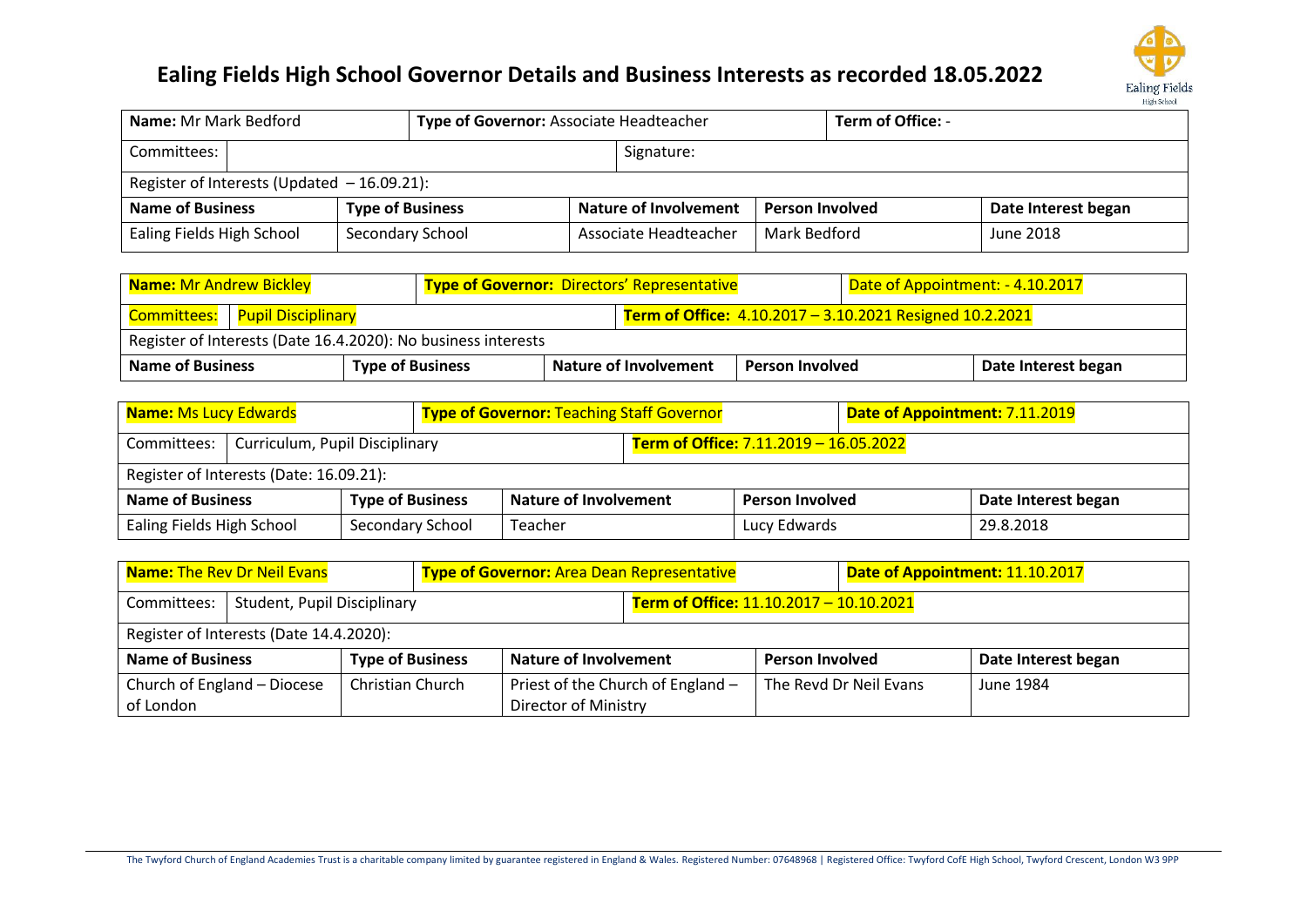

| Name: The Rev Dr Neil Evans<br>Type of Governor: Area Dean Representative |                                           |  |                              |                                         |                                   |                     | Date of Appointment: 08.10.2021 |           |  |  |  |
|---------------------------------------------------------------------------|-------------------------------------------|--|------------------------------|-----------------------------------------|-----------------------------------|---------------------|---------------------------------|-----------|--|--|--|
| <b>Student, Pupil Disciplinary</b><br>Committees:                         |                                           |  |                              | Term of Office: 08.10.2021 - 07.10.2025 |                                   |                     |                                 |           |  |  |  |
|                                                                           | Register of Interests (Updated 16.09.21): |  |                              |                                         |                                   |                     |                                 |           |  |  |  |
| <b>Type of Business</b><br><b>Name of Business</b>                        |                                           |  | <b>Nature of Involvement</b> |                                         | <b>Person Involved</b>            | Date Interest began |                                 |           |  |  |  |
|                                                                           | Church of England - Diocese               |  | <b>Christian Church</b>      |                                         | Priest of the Church of England - |                     | The Revd Dr Neil Evans          | June 1984 |  |  |  |
| Director of Ministry<br>of London                                         |                                           |  |                              |                                         |                                   |                     |                                 |           |  |  |  |

| <b>Name:</b> Kirstin Green                               |                                |                         |  | Type of Governor: Parent Governor       |                        |         | Date of Appointment: 19.01.2022 |                     |  |           |
|----------------------------------------------------------|--------------------------------|-------------------------|--|-----------------------------------------|------------------------|---------|---------------------------------|---------------------|--|-----------|
| Curriculum Committee / Pupil Disciplinary<br>Committees: |                                |                         |  | Term of Office: 19.01.2022 - 18.01.2026 |                        |         |                                 |                     |  |           |
| Register of Interests (Updated 25.01.2022):              |                                |                         |  |                                         |                        |         |                                 |                     |  |           |
| <b>Name of Business</b>                                  |                                | <b>Type of Business</b> |  | <b>Nature of Involvement</b>            | <b>Person Involved</b> |         |                                 | Date Interest began |  |           |
| <b>Grenet Consulting</b>                                 |                                | <b>IT Consultancy</b>   |  | Sole Trader                             |                        | Husband |                                 | 2011                |  |           |
|                                                          | Ealing Fields CofE High School | Education               |  | Parent                                  |                        |         |                                 | Son                 |  | Sept 2019 |
|                                                          | Ealing Fields CofE High School | Education               |  | Daughter<br>Parent                      |                        |         |                                 | Sept 2021           |  |           |

| <b>Name:</b> Mrs Sarah Grieveson |                                              | <b>Type of Governor: Parent</b> | Date of Appointment: 14.5.2021 |                        | Term of Office: 14.5.2021 - 13.5.2025 |                     |  |  |  |  |  |
|----------------------------------|----------------------------------------------|---------------------------------|--------------------------------|------------------------|---------------------------------------|---------------------|--|--|--|--|--|
| Governor                         |                                              |                                 |                                |                        |                                       |                     |  |  |  |  |  |
|                                  | Committees:   Curriculum, Pupil Disciplinary |                                 |                                |                        |                                       |                     |  |  |  |  |  |
|                                  | Register of Interests (Updated 16.09.21):    |                                 |                                |                        |                                       |                     |  |  |  |  |  |
| <b>Name of Business</b>          |                                              | <b>Type of Business</b>         | <b>Nature of Involvement</b>   | <b>Person Involved</b> |                                       | Date Interest began |  |  |  |  |  |
| <b>PWC</b>                       |                                              | <b>Professional Services</b>    | Employee                       | Sarah Grieveson        |                                       | September 1995      |  |  |  |  |  |

| <b>Name:</b> Mr John Goddard |                                           | <b>Type of Governor: Directors Rep</b> |          | Date of Appointment: 10.2.2021 |                        | Term of Office: $10.2.2021 - 9.2.2025$ |                     |  |  |  |
|------------------------------|-------------------------------------------|----------------------------------------|----------|--------------------------------|------------------------|----------------------------------------|---------------------|--|--|--|
|                              | Committees:   Pupil Disciplinary, Student |                                        |          |                                |                        |                                        |                     |  |  |  |
|                              | Register of Interests (Updated 16.09.21): |                                        |          |                                |                        |                                        |                     |  |  |  |
| <b>Name of Business</b>      |                                           | <b>Type of Business</b>                |          | Nature of Involvement          | <b>Person Involved</b> |                                        | Date Interest began |  |  |  |
| TRL Properties Ltd           |                                           | <b>Property Company</b>                | Director |                                | John Goddard           |                                        | 2012                |  |  |  |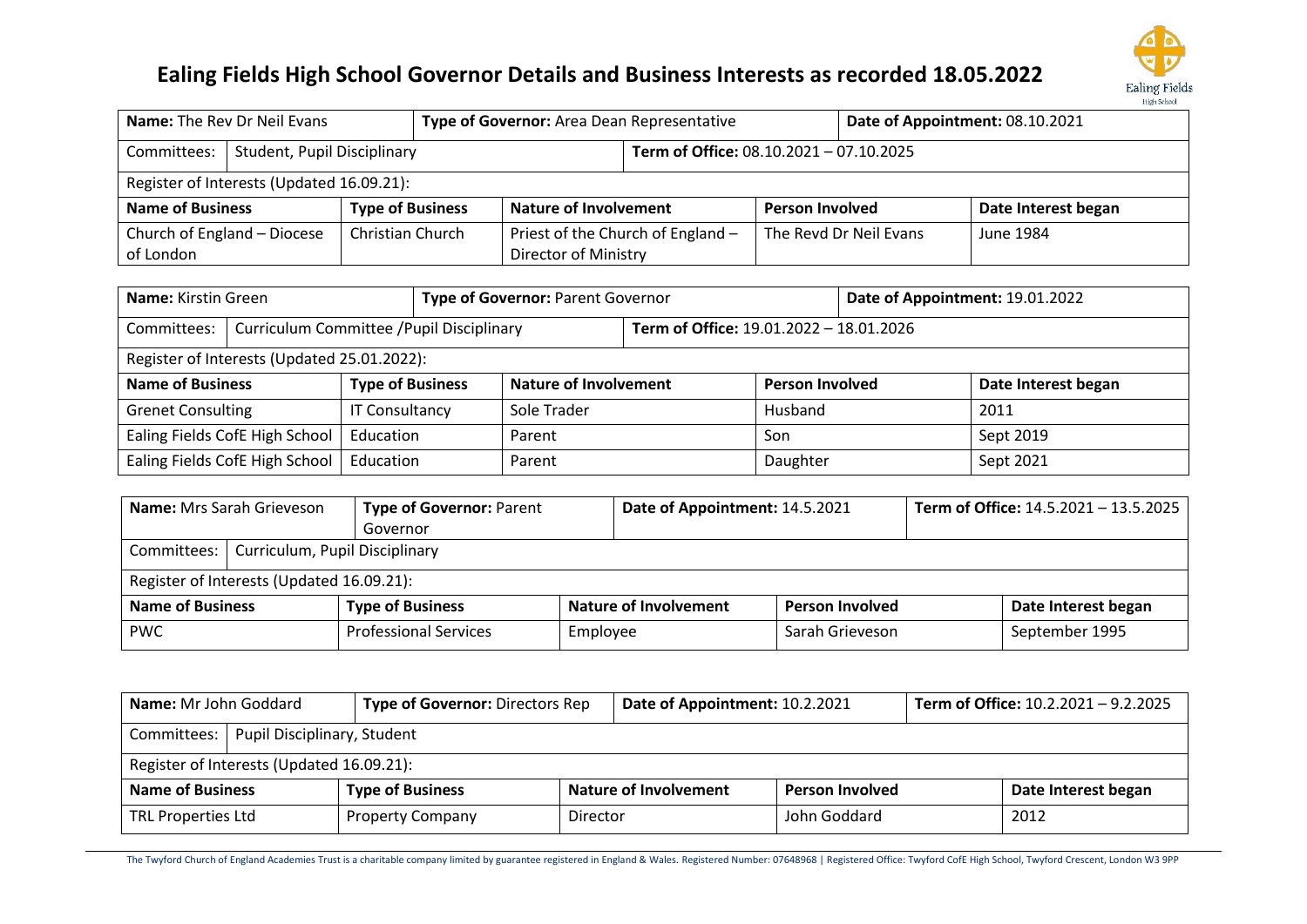

|                                          | Name: Rev Sarah Guinness<br><b>Type of Governor: Ealing Deanery</b>            |                         |               |                              |                        | Date of Appointment: 6.11.2019 |                     |  |  |  |  |  |
|------------------------------------------|--------------------------------------------------------------------------------|-------------------------|---------------|------------------------------|------------------------|--------------------------------|---------------------|--|--|--|--|--|
| Committees:                              | Curriculum, Pupil Disciplinary<br><b>Term of Office: 6.11.2019 - 5.11.2023</b> |                         |               |                              |                        |                                |                     |  |  |  |  |  |
|                                          | Register of Interests (Updated 16.09.21):                                      |                         |               |                              |                        |                                |                     |  |  |  |  |  |
| <b>Name of Business</b>                  |                                                                                | <b>Type of Business</b> |               | <b>Nature of Involvement</b> | <b>Person Involved</b> |                                | Date Interest began |  |  |  |  |  |
| St Paul's & St Faith's Church, Brentford |                                                                                | Church                  | Parish Priest |                              | <b>Sarah Guinness</b>  |                                | May 2018            |  |  |  |  |  |
| St Paul's CoE Primary School             |                                                                                | Primary School          | Governor      |                              | Sarah Guinness         |                                | May 2018            |  |  |  |  |  |
| Twyford CoE High School                  |                                                                                | Secondary School        | Parent        |                              | Daughter               |                                | September 2018      |  |  |  |  |  |
| Twyford CoE High School                  |                                                                                | Secondary School        | Parent        |                              | Son                    |                                | September 2020      |  |  |  |  |  |
|                                          |                                                                                |                         |               |                              |                        |                                |                     |  |  |  |  |  |

| Name: Dame Alice Hudson                   | <b>Type of Governor: Director</b> |               |                                     |          | Term of Office: -      |                                |  |
|-------------------------------------------|-----------------------------------|---------------|-------------------------------------|----------|------------------------|--------------------------------|--|
| Committees:                               |                                   |               | Signature:                          |          |                        |                                |  |
| Register of Interests (Updated 16.09.21): |                                   |               |                                     |          |                        |                                |  |
| <b>Name of Business</b>                   | <b>Type of Business</b>           |               | <b>Nature of Involvement</b>        |          | <b>Person Involved</b> | Date Interest began            |  |
| Twyford C of E Academies Trust            | Multi Academy Trust               |               | <b>Executive Headteacher/Parent</b> |          | Alice Hudson           | $1st$ June 2000                |  |
| Twyford CoE High School                   | Secondary School                  | Student       |                                     |          | Daughter               | 1 <sup>st</sup> September 2016 |  |
| William Perkin CoE High School            | Secondary School                  | Teacher       |                                     | Daughter |                        | $24th$ July 2017               |  |
| St Anne's Brondesbury                     | Church                            | Church Warden |                                     |          | Alice Hudson           | May 2015                       |  |

| <b>Name: Mr Mohit Jain</b><br><b>Type of Governor: Co-Opted</b>                                   |                                                               |                         |                       |  |                        | Date of Appointment: 30.9.2019 term ended |                     |  |  |  |
|---------------------------------------------------------------------------------------------------|---------------------------------------------------------------|-------------------------|-----------------------|--|------------------------|-------------------------------------------|---------------------|--|--|--|
| Term of Office: 30.9.2019 - 29.9.2021 term ended<br>Curriculum, Pupil Disciplinary<br>Committees: |                                                               |                         |                       |  |                        |                                           |                     |  |  |  |
| Register of Interests (Date 14.4.2020):                                                           |                                                               |                         |                       |  |                        |                                           |                     |  |  |  |
| <b>Name of Business</b>                                                                           |                                                               | <b>Type of Business</b> | Nature of Involvement |  | <b>Person Involved</b> |                                           | Date Interest began |  |  |  |
|                                                                                                   | Shepherds Bush Housing Association<br><b>Housing Provider</b> |                         | Senior Manager        |  | Mohit Jain             |                                           | January 2017        |  |  |  |
| Ealing Fields PTSA                                                                                |                                                               | Charity                 | Trustee               |  | Mohit Jain             |                                           | 2016                |  |  |  |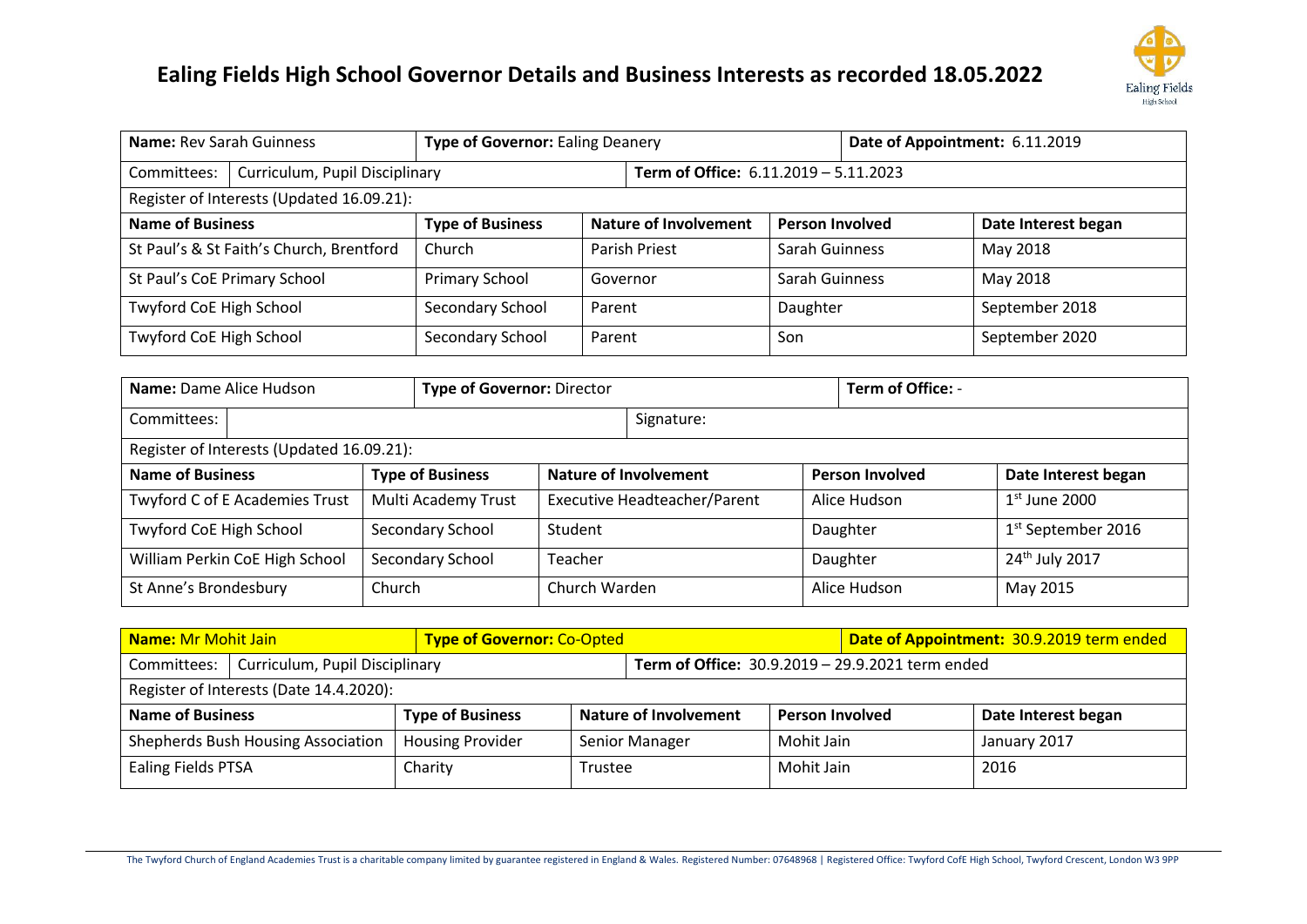

| <b>Name:</b> Mrs Debbie Keenan                            |                                              | <b>Type of Governor: LDBS</b> |                       |                                       | Date of Appointment: 01.12.2022 |           |                     |  |  |  |
|-----------------------------------------------------------|----------------------------------------------|-------------------------------|-----------------------|---------------------------------------|---------------------------------|-----------|---------------------|--|--|--|
| Committees:                                               | <b>Student Committee/ Pupil Disciplinary</b> |                               |                       | Term of Office: 01.12.2022-30.11.2025 |                                 |           |                     |  |  |  |
| Register of Interests (Date 1101.2022):                   |                                              |                               |                       |                                       |                                 |           |                     |  |  |  |
| <b>Name of Business</b>                                   |                                              | <b>Type of Business</b>       | Nature of Involvement |                                       | <b>Person Involved</b>          |           | Date Interest began |  |  |  |
| <b>Department For Education</b><br><b>Government Dept</b> |                                              | Employee                      |                       | Debbie Keenan                         |                                 | July 2004 |                     |  |  |  |
|                                                           |                                              |                               |                       |                                       |                                 |           |                     |  |  |  |

| <b>Name: Mr David Millican</b>             | Type of Governor: Ealing Deanery Synod |  |                                         | Date of Appointment: 17.10.2017 |                        |                     |
|--------------------------------------------|----------------------------------------|--|-----------------------------------------|---------------------------------|------------------------|---------------------|
| Student, Pupil Disciplinary<br>Committees: |                                        |  | Term of Office: 17.10.2017 - 16.10.2021 |                                 |                        |                     |
| Register of Interests (Date 16.4.2020):    |                                        |  |                                         |                                 |                        |                     |
| <b>Name of Business</b>                    | <b>Type of Business</b>                |  | <b>Nature of Involvement</b>            |                                 | <b>Person Involved</b> | Date Interest began |
| London Borough of Ealing                   | <b>Local Government</b>                |  | Councillor                              |                                 | David Millican         | 2006                |
| <b>Fielding Primary School</b>             | <b>Primary School</b>                  |  | Governor                                |                                 | David Millican         | 2015                |
| <b>Grand Union Multi-Academy Trust</b>     | Multi Academy Trust                    |  | Director                                |                                 | David Millican         | 2015                |
| Cultivate London Ltd                       | Charity & Social Enterprise            |  | Director                                |                                 | David Millican         | 2010                |
| Pitshanger Manor & Gallery Trust           | <b>Cultural Venue</b>                  |  | Director                                |                                 | David Millican         | 2012                |

| Name: Mr David Millican                    | Type of Governor: Ealing Deanery Synod |                                         | Date of Appointment: 16.10.2021 |                     |  |  |
|--------------------------------------------|----------------------------------------|-----------------------------------------|---------------------------------|---------------------|--|--|
| Student, Pupil Disciplinary<br>Committees: |                                        | Term of Office: 16.10.2021 - 15.10.2025 |                                 |                     |  |  |
| Register of Interests (Updated 16.09.21):  |                                        |                                         |                                 |                     |  |  |
| <b>Name of Business</b>                    | <b>Type of Business</b>                | <b>Nature of Involvement</b>            | <b>Person Involved</b>          | Date Interest began |  |  |
| London Borough of Ealing                   | Local Government                       | Councillor                              | David Millican                  | 2006                |  |  |
| <b>Fielding Primary School</b>             | <b>Primary School</b>                  | Governor                                | David Millican                  | 2015                |  |  |
| <b>Grand Union Multi-Academy Trust</b>     | Multi Academy Trust                    | Director                                | David Millican                  | 2015                |  |  |
| Cultivate London Ltd                       | Charity & Social Enterprise            | Director                                | David Millican                  | 2010                |  |  |
| Pitshanger Manor & Gallery Trust           | <b>Cultural Venue</b>                  | Director                                | David Millican                  | 2012                |  |  |

|                                            | <b>Name: Mr Konstantin Mirkovic</b><br><b>Type of Governor: Parent Governor</b> |  |                                       | Date of Appointment: 30.9.2017 |
|--------------------------------------------|---------------------------------------------------------------------------------|--|---------------------------------------|--------------------------------|
| Student, Pupil Disciplinary<br>Committees: |                                                                                 |  | Term of Office: 30.9.2017 - 29.9.2021 |                                |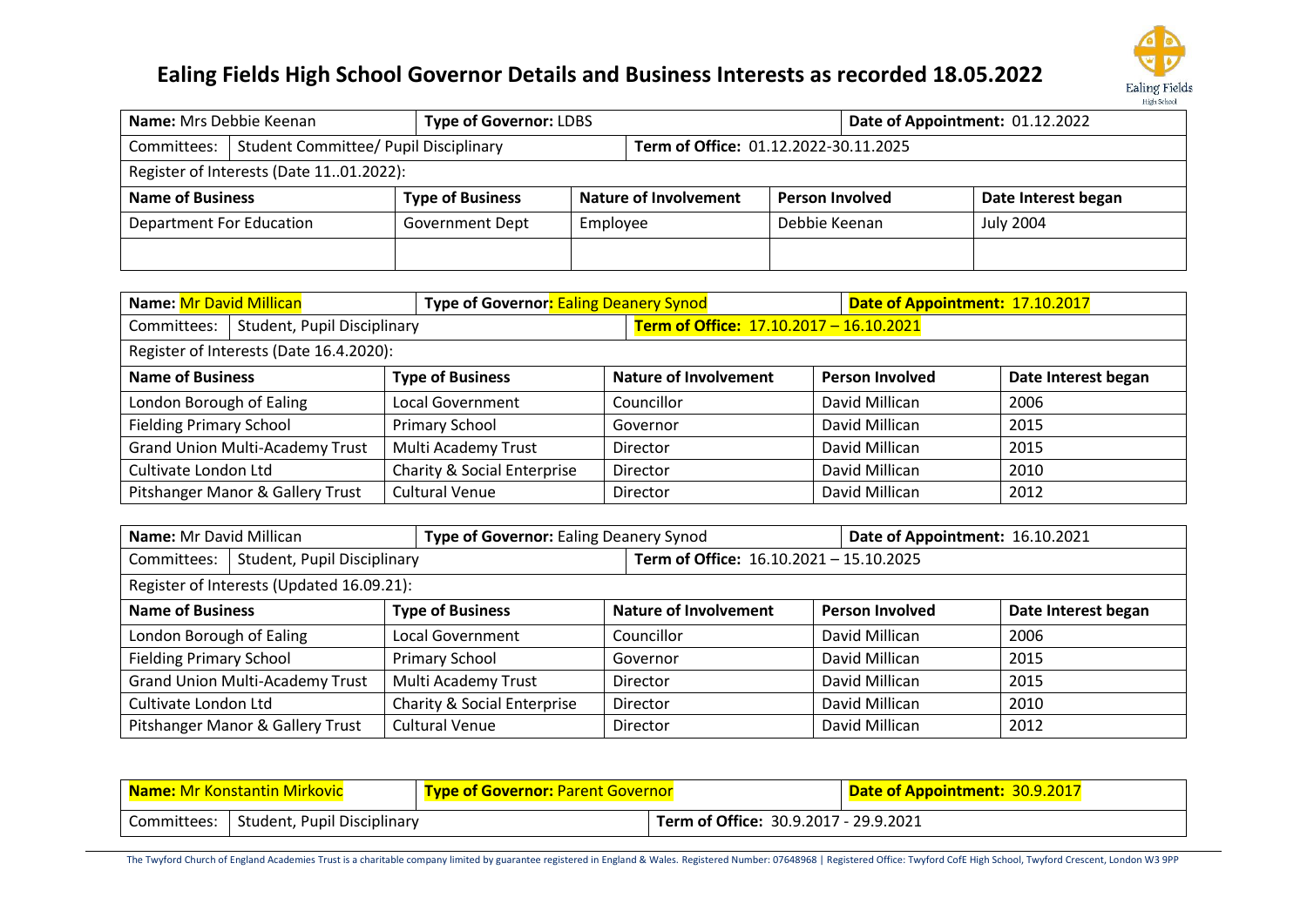

| <b>Name: Mr Konstantin Mirkovic</b>     |                         | <b>Type of Governor: Parent Governor</b> |                        |                     | Date of Appointment: 30.9.2017 |  |  |
|-----------------------------------------|-------------------------|------------------------------------------|------------------------|---------------------|--------------------------------|--|--|
| Register of Interests (Date 14.4.2020): |                         |                                          |                        |                     |                                |  |  |
| <b>Name of Business</b>                 | <b>Type of Business</b> | <b>Nature of Involvement</b>             | <b>Person Involved</b> |                     | Date Interest began            |  |  |
| <b>Westminster City Council</b>         | Local Government        | Senior City Inspector                    |                        | Konstantin Mirkovic | 8.1.2019                       |  |  |

| Type of Governor: Co-opted Governor<br>Name: Mr Konstantin Mirkovic |                                                                                    |                  | Date of Appointment: 04.10.2021                             |  |                        |  |                     |
|---------------------------------------------------------------------|------------------------------------------------------------------------------------|------------------|-------------------------------------------------------------|--|------------------------|--|---------------------|
| Student, Pupil Disciplinary<br>Committees:                          |                                                                                    |                  | <b>Term of Office: <math>04.10.2021 - 03.10.2023</math></b> |  |                        |  |                     |
| Register of Interests (updated 16.09.21):                           |                                                                                    |                  |                                                             |  |                        |  |                     |
|                                                                     | <b>Name of Business</b><br><b>Type of Business</b><br><b>Nature of Involvement</b> |                  |                                                             |  | <b>Person Involved</b> |  | Date Interest began |
| <b>Westminster City Council</b>                                     |                                                                                    | Local Government | Senior City Inspector                                       |  | Konstantin Mirkovic    |  | 8.1.2019            |

|                                            | Name: Mrs Lorraine Mitchell<br>Type of Governor: Non-Teaching Governor |                         |         |                                            | Date of Appointment: 23.1.2019 |                     |  |
|--------------------------------------------|------------------------------------------------------------------------|-------------------------|---------|--------------------------------------------|--------------------------------|---------------------|--|
|                                            | Committees:   Student, Pupil Disciplinary                              |                         |         | Term of Office: 23.1.2019 - 22.1.2023      |                                |                     |  |
| Register of Interests (Date: - 14.4.2020): |                                                                        |                         |         |                                            |                                |                     |  |
| <b>Name of Business</b>                    |                                                                        | <b>Type of Business</b> |         | <b>Nature of Involvement</b>               | <b>Person Involved</b>         | Date Interest began |  |
| Ealing Fields High School                  |                                                                        | Secondary School        |         | <b>Administration &amp; Communications</b> | Lorraine Mitchell              | September 2017      |  |
|                                            |                                                                        |                         | Manager |                                            |                                |                     |  |

| <b>Name: Rev Christopher Ramsay (Chair)</b><br><b>Type of Governor: Bishop's Representative</b> |                                |                                                         |                                                         | Date of Appointment: 20.9.2017 |  |                        |  |                     |
|-------------------------------------------------------------------------------------------------|--------------------------------|---------------------------------------------------------|---------------------------------------------------------|--------------------------------|--|------------------------|--|---------------------|
| <b>Pupil Disciplinary</b><br><b>Committees:</b>                                                 |                                |                                                         | Term of Office: 20.9.2017 - 21.9.2021 Resigned 8.2.2021 |                                |  |                        |  |                     |
| Register of Interests (Date 14.4.2020):                                                         |                                |                                                         |                                                         |                                |  |                        |  |                     |
| <b>Name of Business</b>                                                                         |                                | <b>Type of Business</b><br><b>Nature of Involvement</b> |                                                         |                                |  | <b>Person Involved</b> |  | Date Interest began |
| St George's Southall                                                                            |                                | Church                                                  |                                                         | Vicar                          |  | Christopher Ramsay     |  | 2001                |
|                                                                                                 | William Perkin CoE High School | Secondary School                                        |                                                         | Teacher                        |  | Wlfe                   |  | 2015                |
| <b>Ealing Foodbank</b>                                                                          |                                | Charity                                                 |                                                         | <b>Chair of Trustees</b>       |  | Christopher Ramsay     |  | 2013                |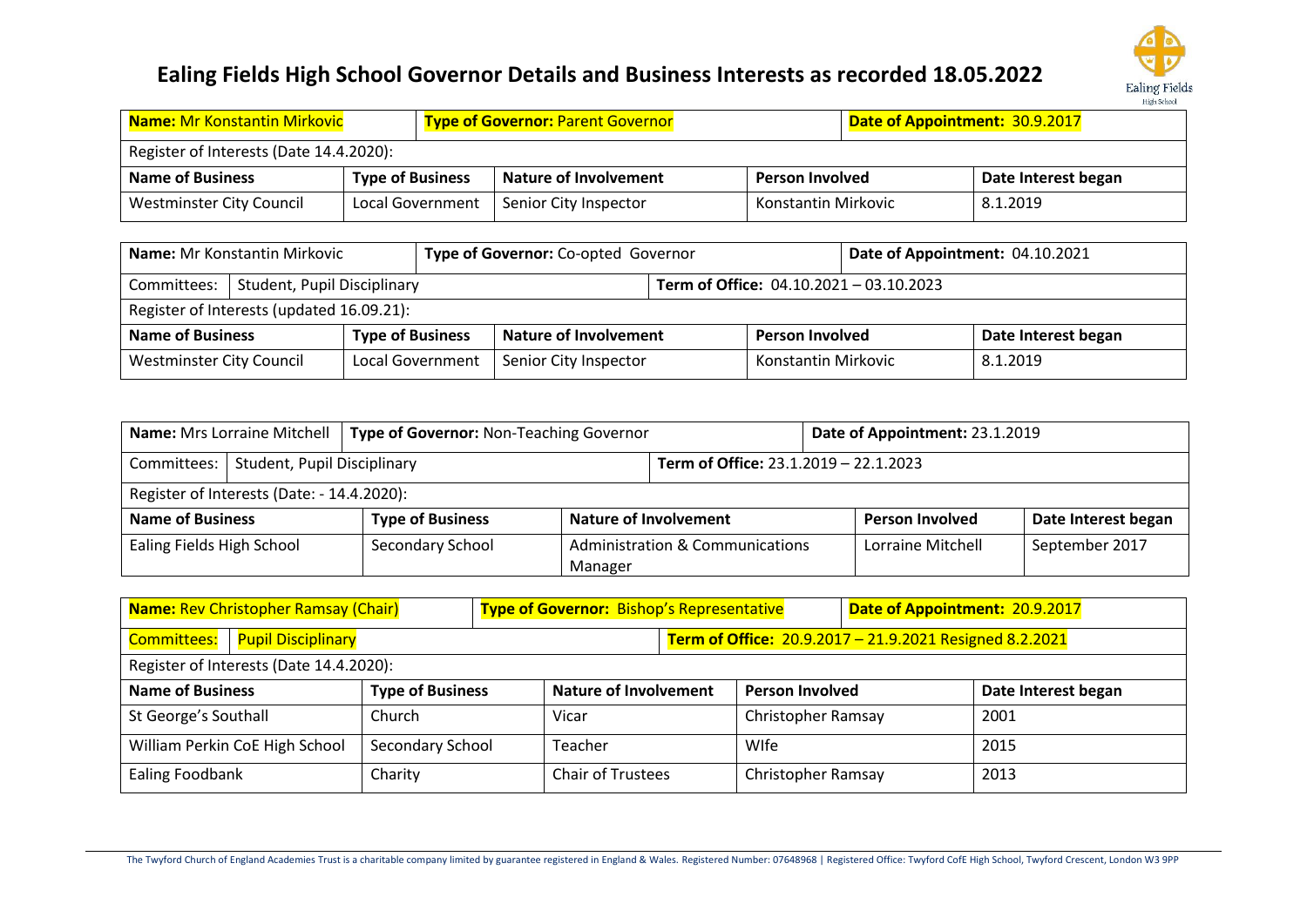

| <b>Name: Mr Paul Salter</b>                                                                             |                                         |                         | <b>Type of Governor: Co-Opted</b> |  |                        | Date of Appointment: 6.2.2020 |                     |
|---------------------------------------------------------------------------------------------------------|-----------------------------------------|-------------------------|-----------------------------------|--|------------------------|-------------------------------|---------------------|
| Term of Office: 6.2.2020 - 5.2.2022 Resigned 11.2.2021<br>Curriculum, Pupil Disciplinary<br>Committees: |                                         |                         |                                   |  |                        |                               |                     |
|                                                                                                         | Register of Interests (Date 14.4.2020): |                         |                                   |  |                        |                               |                     |
| <b>Name of Business</b>                                                                                 |                                         | <b>Type of Business</b> | <b>Nature of Involvement</b>      |  | <b>Person Involved</b> |                               | Date Interest began |
|                                                                                                         | St John's Church, West Ealing           | Church                  | PCC member                        |  | Paul Salter            |                               | <b>April 2017</b>   |

|                                                                                    | Name: Mr Paul Salter<br>Type of Governor: Bishop's Representative |        |            |                                       | Date of Appointment: 12.2.2021 |                     |            |
|------------------------------------------------------------------------------------|-------------------------------------------------------------------|--------|------------|---------------------------------------|--------------------------------|---------------------|------------|
| Committees:                                                                        | Curriculum, Pupil Disciplinary                                    |        |            | Term of Office: 12.2.2021 - 11.2.2025 |                                |                     |            |
| Register of Interests (Updated 16.09.21):                                          |                                                                   |        |            |                                       |                                |                     |            |
| <b>Type of Business</b><br><b>Nature of Involvement</b><br><b>Name of Business</b> |                                                                   |        |            | <b>Person Involved</b>                |                                | Date Interest began |            |
|                                                                                    | St John's Church, West Ealing                                     | Church | PCC member |                                       | Paul Salter                    |                     | April 2017 |

| <b>Name: Mrs Alexandra Smith</b><br><b>Type of Governor: LDBS Governor</b>         |                                         |                  |          | Date of Appointment: 19.9.2017 - Resigned 2.2.2021 |                 |                     |           |
|------------------------------------------------------------------------------------|-----------------------------------------|------------------|----------|----------------------------------------------------|-----------------|---------------------|-----------|
| Student, Pupil Disciplinary<br>Committees:                                         |                                         |                  |          | Term of Office: 19.9.2017 - 18.9.2021              |                 |                     |           |
|                                                                                    | Register of Interests (Date 20.4.2020): |                  |          |                                                    |                 |                     |           |
| <b>Type of Business</b><br><b>Nature of Involvement</b><br><b>Name of Business</b> |                                         |                  |          | <b>Person Involved</b>                             |                 | Date Interest began |           |
|                                                                                    | Department for International Trade      | Local Government | Employee |                                                    | Alexandra Smith |                     | 2.10.2017 |

| <b>Name: Dr Jenny Stevens</b><br><b>Type of Governor: LDBS Governor</b> |                         |                              |  |                                       | Date of Appointment: 19.9.2017 |                     |  |
|-------------------------------------------------------------------------|-------------------------|------------------------------|--|---------------------------------------|--------------------------------|---------------------|--|
| <b>Pupil Disciplinary</b><br>Committees:                                |                         |                              |  | Term of Office: 19.9.2017 - 18.9.2021 |                                |                     |  |
| Register of Interests (Date 14.4.2020)                                  |                         |                              |  |                                       |                                |                     |  |
| <b>Name of Business</b>                                                 | <b>Type of Business</b> | <b>Nature of Involvement</b> |  | <b>Person Involved</b>                |                                | Date Interest began |  |
| Godolphin & Latymer School                                              | Secondary School        | Part time teacher            |  | Dr Jenny Stevens                      |                                | January 1986        |  |
| Ofqual                                                                  | Government organisation | Subject Expert               |  | Dr Jenny Stevens                      |                                | June 2008           |  |

| <b>Type of Governor: LDBS Governor</b><br><b>Name:</b> Dr Jenny Stevens |                           |  | Date of Appointment: 18.09.21         |  |
|-------------------------------------------------------------------------|---------------------------|--|---------------------------------------|--|
| Committees:                                                             | <b>Pupil Disciplinary</b> |  | Term of Office: 18.09.2021-17.09.2025 |  |